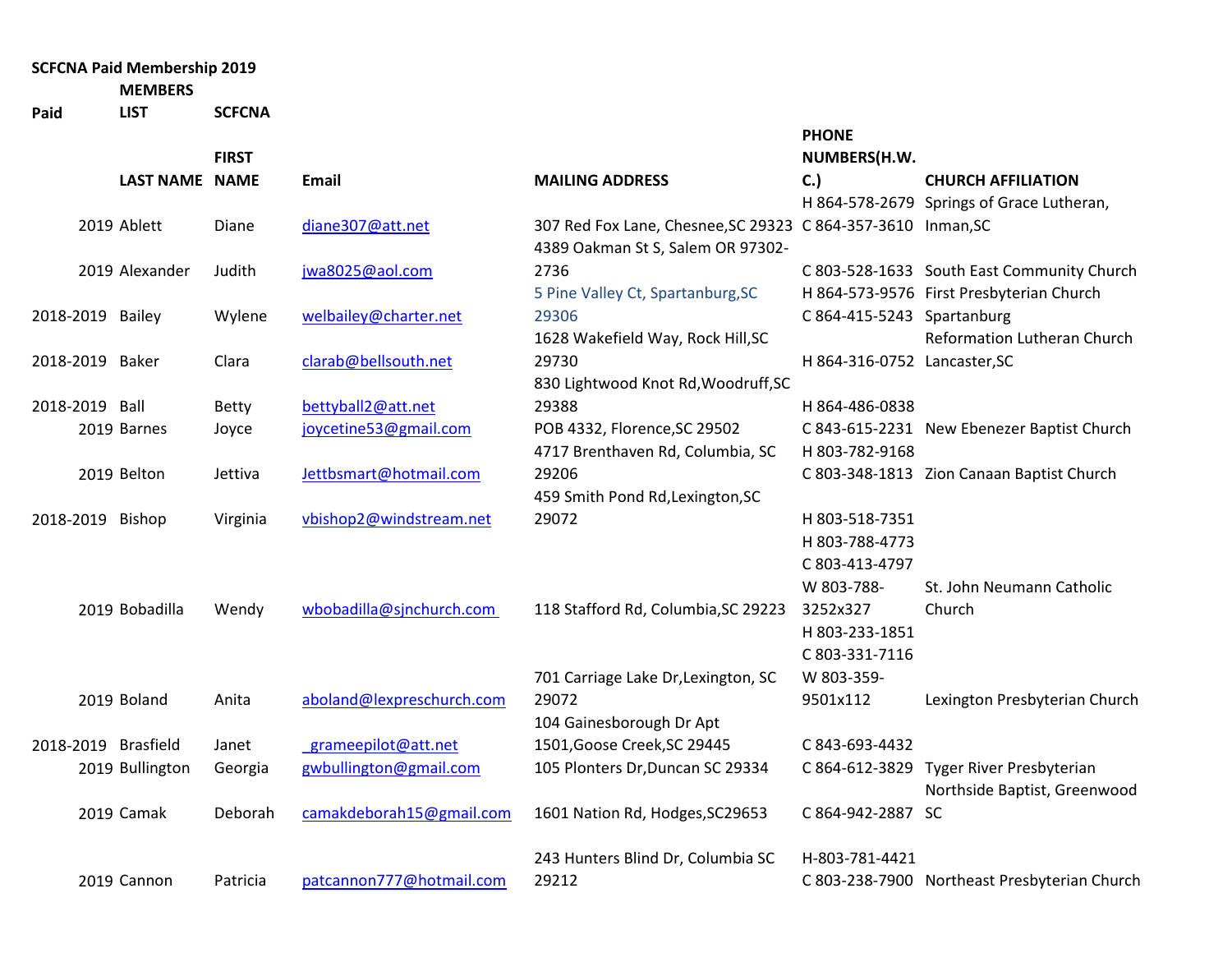|                   |                |            |                                                 |                                                                                                                  | H 864-573-9197                   |                                                |
|-------------------|----------------|------------|-------------------------------------------------|------------------------------------------------------------------------------------------------------------------|----------------------------------|------------------------------------------------|
|                   |                |            |                                                 |                                                                                                                  |                                  | C 864-641-8772 First Presbyterian Church       |
|                   | 2019 Cecil     | Bethany    | bcecil@fpcspartanburg.org                       | 535 Gadsden Court, Spartanburg SC                                                                                | W 864-583-4531 Spartanburg       |                                                |
|                   | Collins        | Helen      | hcollins@columbianaz.com                        | 645 Eight Street, Winnsboro, SC 29180 C 803-767-7297 Columbia First Nazarene<br>9948 Wilson Blvd, Blythewood, SC |                                  |                                                |
| 2018-2019 Cooper  |                |            | Gerri Hood- wghood@bellsouth.net                | 29016                                                                                                            |                                  | Northstar Christian Center                     |
| 2018-2019 Davis   |                | Jerdone    | sassynonie@bellsouth.net                        | 14011 Azalea Drive, Seneca, SC 29678 H 864-650-0204                                                              |                                  |                                                |
|                   |                |            |                                                 |                                                                                                                  |                                  | First Presbyterian Church                      |
|                   | 2019 Diller    | Barbara    | bdiller@firstprescolumbia.org                   | 2237 Marion St., Columbia, SC 29201 C 803-318-6183 Columbia                                                      |                                  |                                                |
|                   | 2019 Donald    | Vicki      | vicki.donald@yahoo.com                          | 587 Cooley Br. Rd, Pelzer, SC 29669<br>817 Johnson Avenue, Columbia, SC                                          |                                  | C 864-238-4190 Beech Springs Church            |
|                   | 2019 Drayton   | Doris      | drsdrayton@yahoo.com                            | 29203                                                                                                            |                                  | C 803-467-4169 First Nazareth Baptist Church   |
|                   | 2019 Dulaney   | Peggy      | pdulaney@bellsouth.net                          | 201 Dove Hill Cir, EasleySC29640                                                                                 | C 864-859-8445                   |                                                |
| 2018-2019 Geork   |                | Trudy      | watchgirltg@hotmail.com<br>amyg524@gmail.com or | 645 Summersby St, Chester, SC 29706 H 803-389-0714                                                               |                                  |                                                |
|                   |                |            | amy.goodson@anmedhealth.or                      | 213 Cedarwood Lane, Anderson, SC                                                                                 | C 864-934-4015                   |                                                |
|                   | 2019 Goodson   | Amy        | g                                               | 29626                                                                                                            |                                  | W 864-512-2094 Holy Trinity Lutheran Church    |
| 2018-2019 Haile   |                | Mary Ellen | maryellen6313@gmail.com                         | 7 Sims Alley, Columbia, SC 29205<br>1350 Browning Rd, Columbia, SC                                               | H 803-960-4225 Trinity Cathedral |                                                |
| 2018-2019 Hasan   |                | Marisette  | mhasa@cchospice.org                             | 29210                                                                                                            | W 803-509-1021                   |                                                |
|                   |                |            |                                                 | 129 Sherwood Dr., Lexington, SC                                                                                  | H 803-357-1482                   |                                                |
|                   | 2019 Heffline  | Melody     | tarheelrn1980@aol.com                           | 29073                                                                                                            |                                  | C 803-348-5826 Lake Murray Baptist Church      |
|                   |                |            |                                                 | 100 Grindstone Way, Anderson, SC                                                                                 |                                  |                                                |
|                   | 2019 Henderson | Dawn       | dhendersondnp@gmail.com                         | 29625                                                                                                            | C 513-465-0868 Mountain Lakes    |                                                |
|                   |                |            |                                                 | 1135 Crestview Rd, Anderson, SC                                                                                  |                                  |                                                |
|                   | 2019 Hornbeck  | Christina  | babyhornbeck@yahoo.com                          | 29621                                                                                                            |                                  |                                                |
|                   |                |            |                                                 |                                                                                                                  |                                  | C 217-259-7804 St Peters Roman Catholic Church |
|                   | 2019 Hutchison | Lynne      | lynne hutchison@yahoo.com                       | 26 Harford, Beaufort, SC 29906                                                                                   | W 843-208-8306 Beaufort          |                                                |
|                   |                |            |                                                 | 117 Alfonso Johnson Rd, Pageland, SC C 843-672-8118                                                              |                                  |                                                |
| 2018-2019 Johnson |                | Dorshelle  | djohnson.hcc@hotmail.com                        | 29728                                                                                                            |                                  | W843-623-5524 Faith Family Church              |
|                   |                |            |                                                 | 114 Nut Tree Court, Lexington, SC                                                                                |                                  | H 803-808-7196 Our Lady of the Hills Catholic  |
|                   | 2019 Jones     | Carolyn    | jonescarolynp@yahoo.com                         | 29072                                                                                                            | C 803-603-5118 Church            |                                                |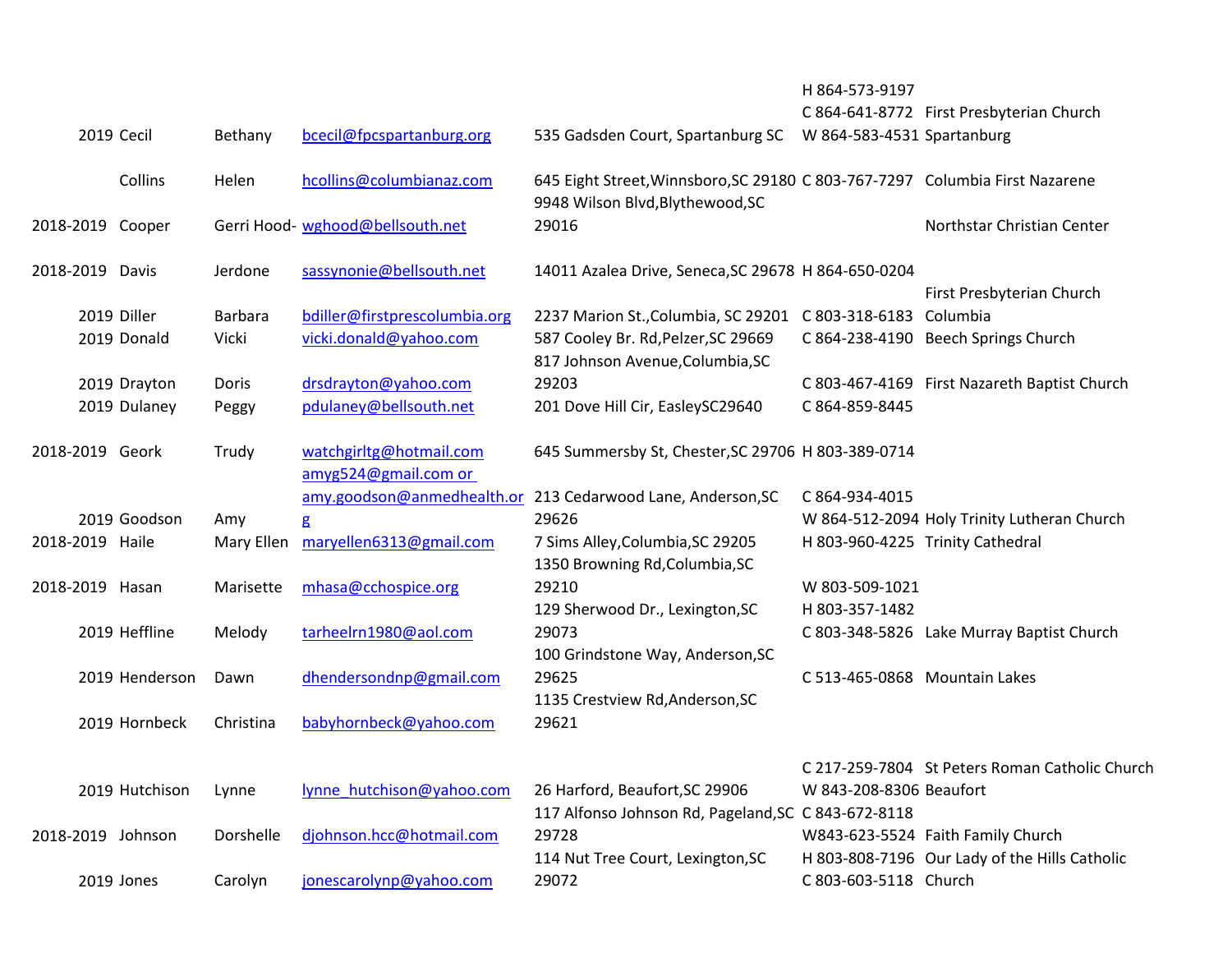|                          |                    |              |                           | 104 Mary Caroline Springs Dr., Mt                                                   | H 704-812-8512        |                                               |
|--------------------------|--------------------|--------------|---------------------------|-------------------------------------------------------------------------------------|-----------------------|-----------------------------------------------|
| $\overline{\phantom{a}}$ | Keller             | Teresa       | parishnurse0407@gmail.com | <b>Holly, NC 28120</b>                                                              |                       | C 717-329-8507 Holy Comforter Lutheran        |
|                          |                    |              | bern29044@aol.com         | 1156 Old McGraw Road Eastover, SC                                                   |                       |                                               |
|                          | 2019 Kennedy       | Bernice      | brkhealthcare@gmail.com   | 29044                                                                               |                       | C 803-353-2082 Roberts Family Ministry        |
|                          |                    |              |                           | 129 Leaning Pine Trail, Lexington, SC                                               |                       |                                               |
| 2018-2019 Kirker         |                    | Carol        | carolkirker@yahoo.com     | 29073                                                                               |                       | C 704-640-6464 NE Presbyterian Church         |
|                          |                    |              |                           | 105 Callow Hill Way, Anderson, SC                                                   |                       |                                               |
|                          | 2019 Kleister      | Donna        | dkleister@hotmail.com     | 29621                                                                               |                       | C 864-314-1731 Abiding Savior Lutheran Church |
|                          |                    |              |                           | 153 Lewis Burnett Dr, Boiling                                                       |                       |                                               |
|                          | 2019 Koester       | <b>Betty</b> | mamacuster@att.net        | Springs, SC 29316                                                                   |                       |                                               |
|                          |                    |              |                           |                                                                                     | H 864-638-7891        |                                               |
|                          | 2019 Lombard       | Ernie        | elombardspc@bellsouth.net | POB 355, Walhalla, SC 29691                                                         |                       | W 864-882-2505 Seneca Presbyterian Church     |
|                          |                    |              |                           | 122 Regatta Forest Dr, Columbia, SC                                                 | H 803-788-9054        |                                               |
|                          | 2018-2019 Loquist  | Renatta      | rloquist@gmail.com        | 29212                                                                               |                       | C 803-360-1680 Northeast Presbyterian Church  |
|                          |                    |              |                           | 108 Buttercup                                                                       | H 864-716-1488        |                                               |
|                          | 2019 Melbourne     | Pamela       | psmelbourne@yahoo.com     | Trail, Anderson, SC29621                                                            |                       | C 864-353-2501 St. Johns Methodist            |
|                          | 2018-2019 Mitchell | Mary         | mmitchell@hope-health.org | 311 Fairhaven Rd., Florence, SC 29501 H 843-618-0854                                |                       |                                               |
|                          | 2019 Morgan        | Linda        | linda.morgan235@gmail.com | 235 Night Cap Lane, Salem, SC 29676 C 864-985-2735 St John's Lutheran, Walhalla, SC |                       |                                               |
|                          |                    |              |                           | 242 Willow Bay Dr, Murrells Inlet, SC H 843-357-0411 Shepherd of the Sea Lutheran   |                       |                                               |
|                          | 2019 Moynihan      | Debra        | debra1031@sccoast.net     | 29576                                                                               | C 908-797-9114 Church |                                               |
|                          |                    |              |                           | 154 Black River Rd, Camden, SC                                                      | H 803-432-6366        |                                               |
|                          | 2019 Outen         | Susan        | outensh@gmail.com         | 29020                                                                               |                       | C 803-609-6863 Lakeview Baptist               |
|                          |                    |              |                           | dpender@scfathersandfamilies. 1075 Wax Wing Lane, Winnsboro, SC H 208-635-5352      |                       |                                               |
|                          | 2019 Pender        | Dawn         | com                       | 29180                                                                               |                       | W 803-414-0595 Blythewood Presbyterian Church |
|                          |                    |              |                           |                                                                                     | H 803-931-0492        |                                               |
|                          | 2019 Rigby         | Helen        | helenrig@bellsouth.net    | 3614 Blossom St, Columbia, SC 29205 C 803-269-9382 Shandon Baptist Church           |                       |                                               |
| 2018-2019 Roach          |                    | DeNear       | georgeroach@bellsouth.net | 231 Doberman Trail, Easley, SC 29640                                                |                       |                                               |
|                          |                    |              |                           | 2817 Hebron                                                                         |                       |                                               |
|                          | 2019 Roof          | BJ           | bjroof13@gmail.com        | Drive, W.Columbia, SC29169                                                          |                       | C 803-920-0280 Mt Tabor Lutheran              |
|                          | 2019 Seigler       | Ruth         | ruthseigler@gmail.com     | 6 Beaver Dam Ct, Columbia, SC 29223 C 803-603-8777 Spring Valley Presbyterian       | H 803-736-5242        |                                               |
|                          |                    |              |                           |                                                                                     |                       |                                               |